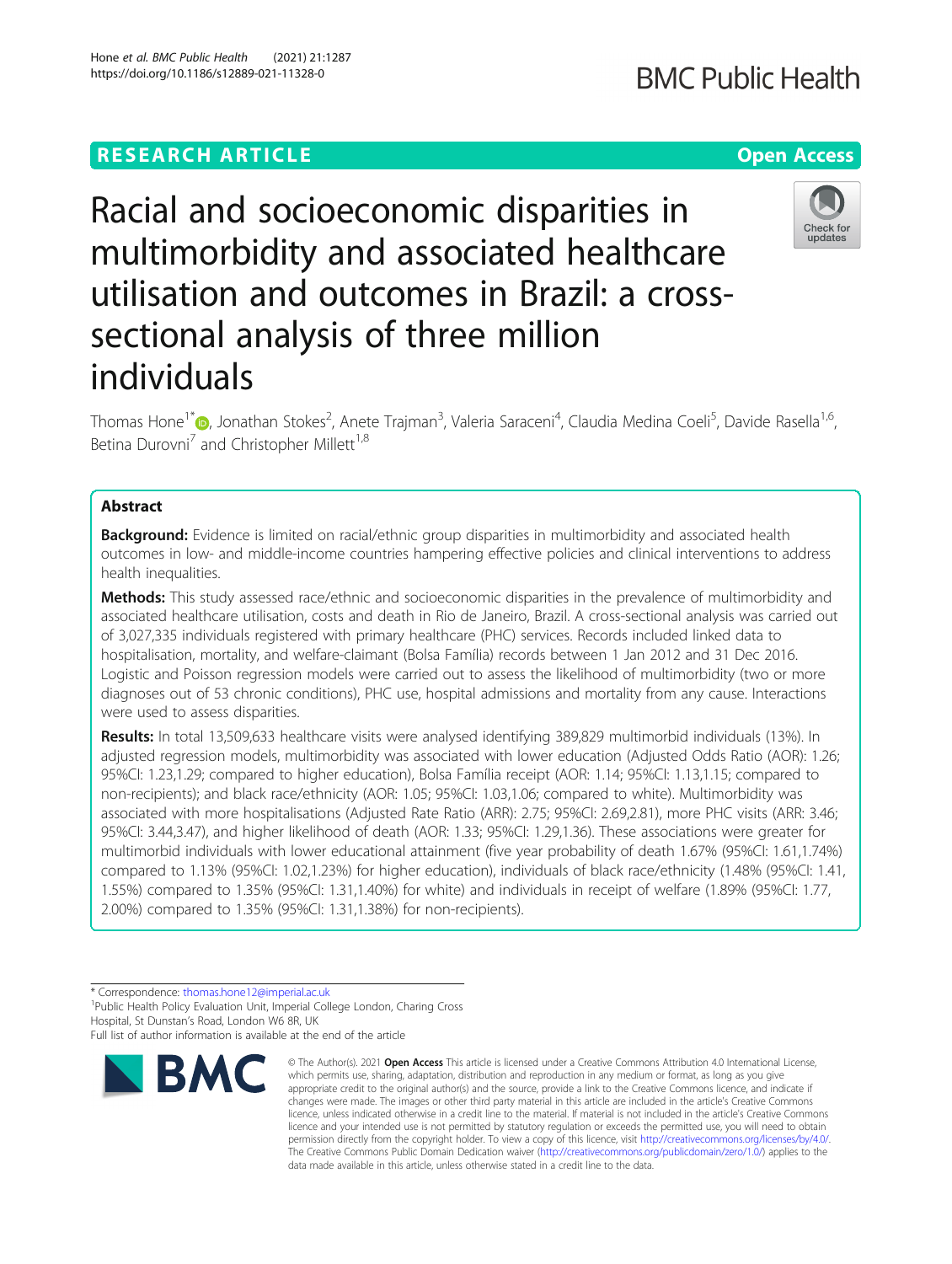**Conclusions:** The prevalence of multimorbidity and associated hospital admissions and mortality are greater in individuals with black race/ethnicity and other deprived socioeconomic groups in Rio de Janeiro. Interventions to better prevent and manage multimorbidity and underlying disparities in low- and middle-income country settings are needed.

Keywords: Multimorbidity, Chronic conditions, Mortality, Utilisation, Hospitalisations, Middle-income country, Brazil

# Background

Noncommunicable diseases (NCDs) remain the leading cause of death and disability worldwide. However, 77% of NCD deaths and 82% of NCD DALYs lost globally are in low- and middle-income countries (LMICs) [\[1](#page-9-0)]. The estimated economic burden of leading NCDs between 2011 and 2030 is USD \$47 trillion (2010 USD \$) with nearly half (USD \$21 trillion) in LMICs [\[2](#page-9-0)]. Appropriate prevention and management of risk factors and chronic conditions is essential to address the NCD burden [[3\]](#page-9-0).

Multimorbidity (two or more chronic conditions) strains health systems attempting to manage the growing burden of NCDs. Multimorbid individuals report worse quality of life [[4\]](#page-9-0) and increased functional decline [\[5](#page-9-0)], incur higher healthcare costs [\[5](#page-9-0)], and are at increased risk of death [[6\]](#page-9-0). Individuals with deprived socioeconomic status and low educational attainment have a higher prevalence of multimorbidity [[7](#page-9-0)–[13\]](#page-10-0), including in LMICs [\[14](#page-10-0)–[16\]](#page-10-0). Accumulation of risk factors, chronic stress, and poorer healthcare access in deprived socioeconomic groups drive these disparities. Multimorbidity onset can be up to 15 years earlier in deprived populations compared to affluent populations [\[17](#page-10-0)].

Research on multimorbidity in LMICs is extremely limited [[18,](#page-10-0) [19\]](#page-10-0) – particularly examining racial/ethnic and socioeconomic group disparities. Studies in highincome countries show higher rates of multimorbidity among Hispanics and African Americans in the USA [[8](#page-9-0)–[11\]](#page-10-0), South-Asian and black individuals in the UK [[12\]](#page-10-0), and ethnic minorities in the Netherlands [[13\]](#page-10-0). Similarly, evidence from the USA  $[11]$  $[11]$  and cross-country studies in LMICs [\[14](#page-10-0)–[16\]](#page-10-0) show those with lower education have higher rates of multimorbidity. Studies from LMICs almost exclusively rely on household surveys which are subject to recall bias and are often underpowered to detect disparities.

Brazil is an important setting for evaluating multimorbidity. It is a large middle-income country that has expanded universal health services in the context of stark disparities in health outcomes between socioeconomic and race/ethnic groups [\[20](#page-10-0)]. Brazil's GINI index of income inequality was 53 in 2019 - one of the most unequal in the world. More than half of Brazilians aged 25 or older have not completed secondary school [\[21](#page-10-0)]. Nearly a third (32.9%) of black or pardo Brazilians earn less than US\$5.50 a day (compared to 15.4% of white Brazilians), whilst 9.1% of black/pardo Brazilians are illiterate compared to 3.9% of white Brazilians [\[22](#page-10-0)]. Primary health care (PHC), under the Family health Strategy, have been expanded nationally since the mid 1990s covering around 60% of the population in 2018 [\[23](#page-10-0)]. PHC services are publicly-funded and free at the point of care, and include comprehensive preventative and acute care provided by multidisciplinary teams [\[24](#page-10-0)]. With a sizeable private sector, PHC in Brazil generally covers low and middle-income populations. However, there are major health system fragilities [[23\]](#page-10-0) and growing NCD risk factors [\[25](#page-10-0)]. Nationally, an estimated 42 million individuals (22–23% of adults) are multimorbid [[26,](#page-10-0) [27\]](#page-10-0), rising to 68% for those over 50 years of age [\[28](#page-10-0)], with higher rates of multimorbidity for those with lower education [\[26](#page-10-0)–[28\]](#page-10-0). Brazilian studies utilising medical records with statistical power to examine disparities in multimorbidity prevalence and outcomes are scarce. This study uses a large dataset of three million individuals of all ages over the life course registered with PHC services in the city of Rio de Janeiro. It firstly assesses the prevalence of multimorbidity and associated risk factors, and secondly explores the association of multimorbidity with healthcare utilisation, patients' healthcare costs, and death between race/ethnicity and socioeconomic groups.

# Methods

# Study design

A cross-sectional analysis of PHC registered individuals with linked welfare, PHC, hospitalisation, and mortality records.

# Data sources

PHC registration records of 3,027,335 individuals of all ages in Rio de Janeiro city were obtained - covering 47% of the city population. The study population is lowincome as PHC services are focused in poorer areas. All individuals who registered with PHC up to 31 Dec 2016 were included. Records were linked to welfare claimant records (Cadastro Unico), PHC electronic medical records, hospitalisation admission records (Sistema de Informações Hospitalares; SIH), and mortality records (Sistema de Informações sobre Mortalidade; SIM) - all covering the five-year period from 1 Jan 2012 to 31 Dec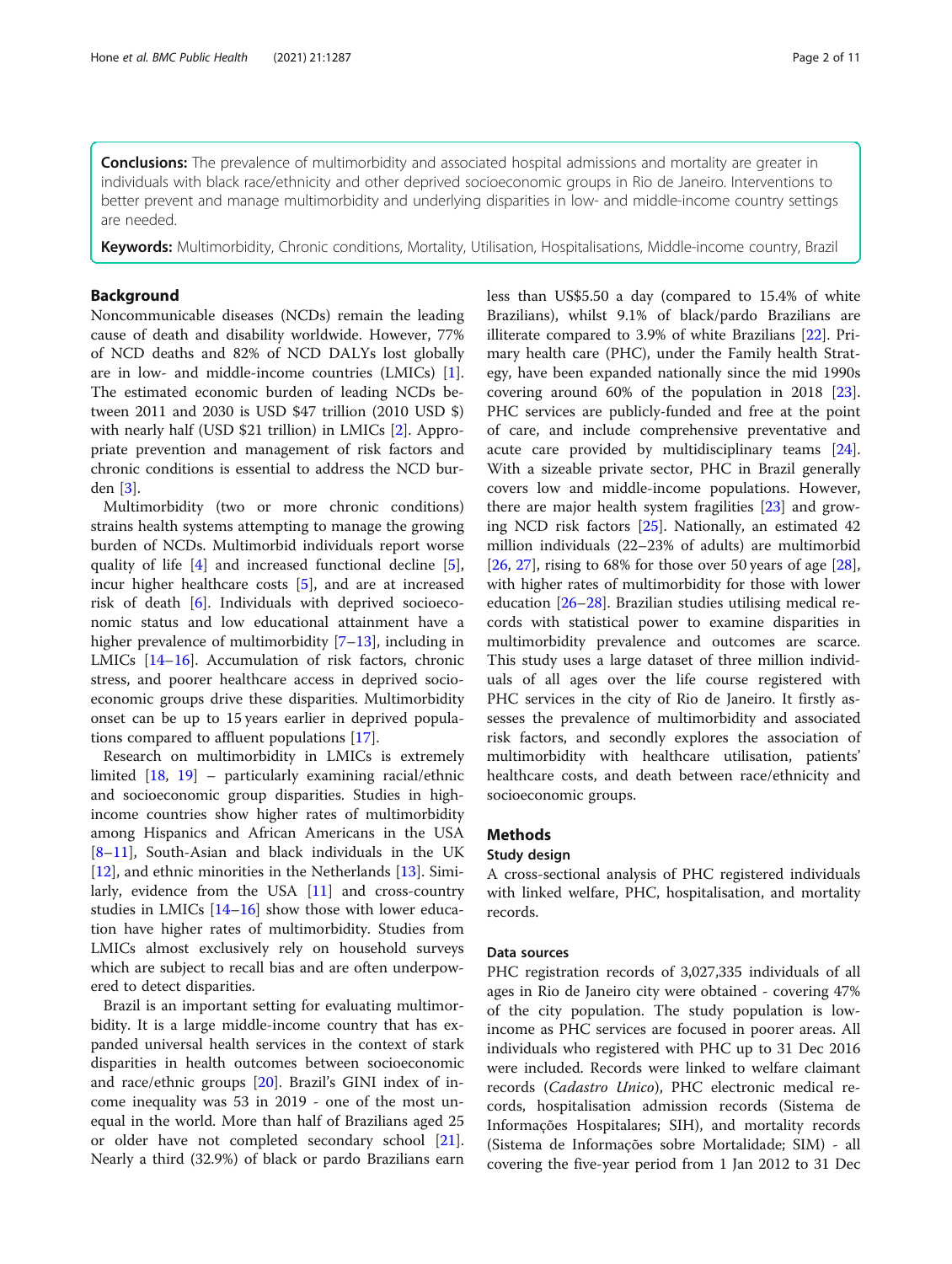2016. Datasets were obtained from the Secretariat for Health in Rio de Janeiro and linked using tax numbers, date of birth, and phonetic matching of names. The linkage methods involved deterministic and probabilistic processes with manual review. Probabilistic matching varied from 8 to 15%, depending on the databases being linked. Details on the linkage are published elsewhere [[29,](#page-10-0) [30\]](#page-10-0).

From PHC registration records, individuals' characteristics were collated including age, sex, race/ethnicity, highest educational attainment, and private insurance usage. Welfare claimant records identified individuals in receipt of welfare (conditional cash transfers; Bolsa Família) and monthly expenditures on medicines. From PHC consultations, hospitalisation admission records, and mortality records, ICD-10 codes and PHC procedure codes were obtained. There were 3,173,289 individuals in the original dataset (registered up to 31 Dec 2016), of which 145,954 (4.6%) were removed - 76,418 due to missing data on sex, race, date of birth or date of death; 67,170 duplicates; and 2366 records with deaths before 1 Jan 2012.

To assess multimorbidity, 53 chronic conditions were examined (Additional File [1](#page-9-0) for conditions and ICD-10/procedure codes based on previous studies [\[17](#page-10-0), [19,](#page-10-0) [31](#page-10-0), [32\]](#page-10-0)). Individuals were assigned chronic disease diagnoses based on criteria relating to timing of diagnoses (e.g. diagnoses within last 2 years), although for most conditions this was if any relevant diagnosis was ever recorded. Multimorbidity was defined as having two or more chronic disease diagnoses.

The resulting dataset contained PHC registered individuals and their chronic disease diagnoses, demographic and socioeconomic characteristics, counts of PHC consultations (all consultations including treatment and preventative care) and hospital admissions (emergency and elective) and mortality outcomes. Hospital admissions due to childbirth were excluded (ICD10 O00-O99.9, Z32- Z39.9). For a subset of the population (welfare claimants), household monthly expenditure on medicines was available. This was the reported monthly household expenditure on medicines (R\$s). Demographic and socioeconomic characteristics were encoded as: sex (male; female); 5 year age groups; self-reported race/ethnicity (white; black; pardo (mixed race); Asian (Amarelo); or indigenous); the individual's highest educational attainment (none, pre-school or literacy class; elementary School (Grades 1–4); elementary School (Grades 5+); highschool; higher education; or missing); if individual was in a Bolsa Família recipient household (yes; no); and if individual had private insurance (yes; no).

## Statistical analysis

## Prevalence of multimorbidity and associated risk factors

The prevalence of multimorbidity across race/ethnicity and socioeconomic groups was reported. The most

common chronic conditions and those chronic conditions that contributed most to hospitalisations and deaths were reported. Logistic regression was employed to explore risk of multimorbidity by race/ethnicity and socioeconomic factors. Covariates were sex, age, race, educational group, Bolsa Família receipt, private insurance, and if individuals had any PHC use or hospitalisation. Adjusted odds ratios (AOR) were reported. Due to the high level of missing data on education (26.9%), analyses were conducted including the missing category for comparison.

# Associations between multimorbidity, healthcare use, expenditures and death, and disparities across race/ethnic and socioeconomic groups

Regression modelling examined association between multimorbidity and PHC and hospital usage, health expenditures and mortality. Models were adjusted for sex, age, race/ethnicity, educational group, Bolsa Família receipt, and private insurance. Logistic regression was employed for death (binary outcome), Poisson models for counts (PHC consultations and hospital admissions), and linear regression for household health expenditures (subset of population with available data). AOR were reported for logistic regressions and adjusted rate ratios (ARR) reported for Poisson regression models.

The models were expanded with interactions to test whether the associations between multimorbidity and healthcare use, death and expenditures were different across race/ethnicity, educational attainment, and Bolsa Família status groups (i.e. three interactions per outcome). Post-regression probabilities (of death), rates (of PHC consultation and hospital admissions), and average household expenditures were predicted for the three socioeconomic groups and by multimorbidity status. These are interpreted relative to the five-year study period (i.e. five-year probability of death).

All analyses used robust standard errors and carried out in STATA® Statistical Software 15 (StataCorp LLC).

# Sensitivity analyses

Overall prevalence estimates of multimorbidity from all PHC registrants were compared to estimates from a subsample of those that used PHC services. Potential biases from high levels of missing education data were tested through multiple imputation where 10 imputations were made based on individuals' recorded age, sex, education status, race/ethnicity, Bolsa Família receipt, insurance coverage, and PHC and hospital usage.

# Results

There were 3,027,335 individuals in the dataset registered with PHC (Table [1\)](#page-3-0). Of these, 1,722,477 (56.9%) had at least one consultation with PHC between 1 Jan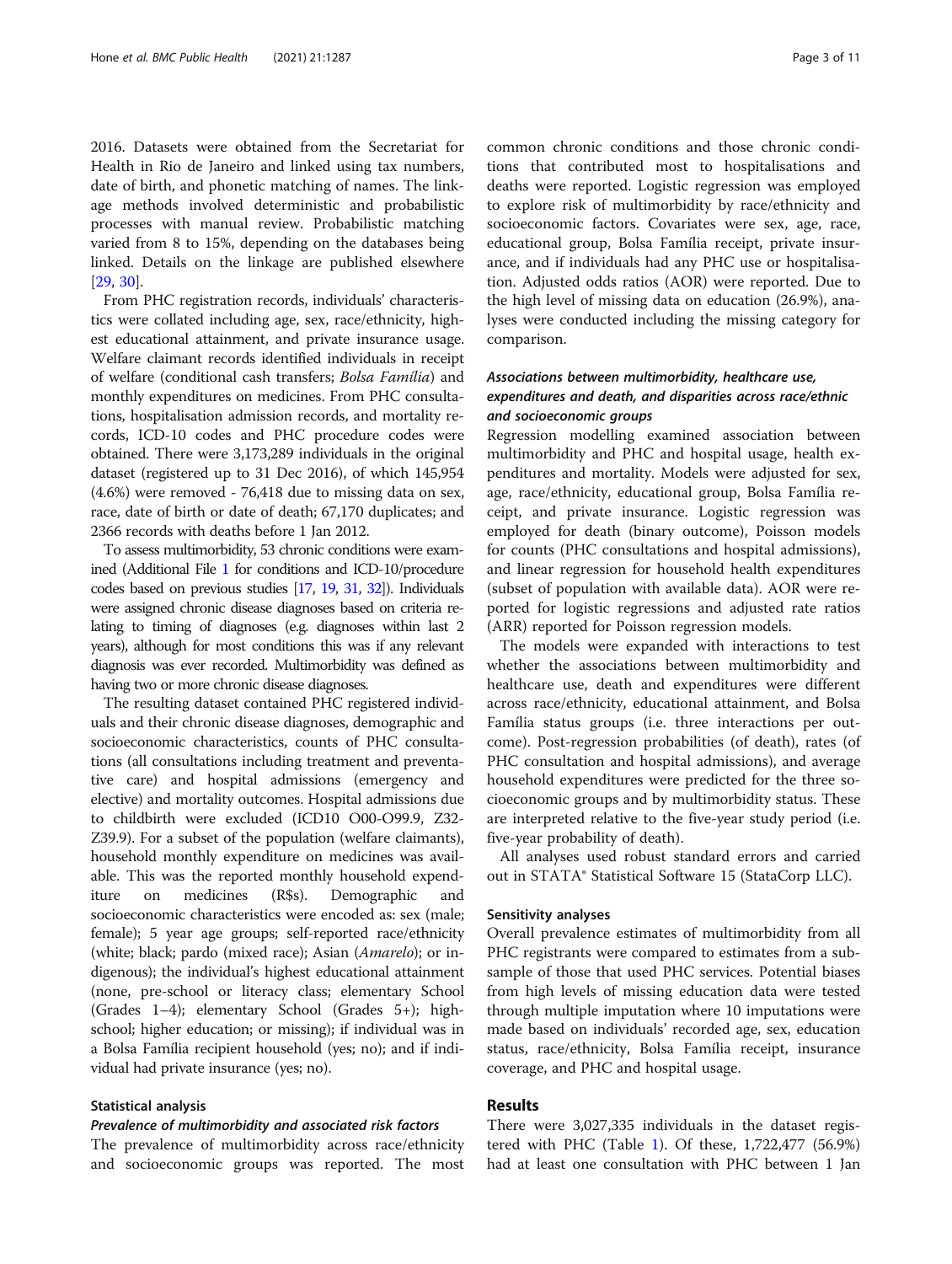# <span id="page-3-0"></span>Table 1 Characteristics of the study population and prevalence of multimorbidity

|                                | All (N (%))       | Multimorbidity (N (%)) |
|--------------------------------|-------------------|------------------------|
| Sex                            |                   |                        |
| Male                           | 1,333,336 (44.0%) | 128,545 (33.0%)        |
| Female                         | 1,693,999 (56.0%) | 261,284 (67.0%)        |
| Age group                      |                   |                        |
| $<$ 5 years                    | 237,889 (7.9%)    | 2628 (0.7%)            |
| 5-9 years                      | 158,402 (5.2%)    | 2221 (0.6%)            |
| $10-18$ years                  | 380,705 (12.6%)   | 5850 (1.5%)            |
| 19-24 years                    | 284,701 (9.4%)    | 6458 (1.7%)            |
| 25-34 years                    | 447,611 (14.8%)   | 18,343 (4.7%)          |
| 35-44 years                    | 426,648 (14.1%)   | 39,273 (10.1%)         |
| 45-54 years                    | 384,462 (12.7%)   | 71,719 (18.4%)         |
| 55-64 years                    | 343,700 (11.4%)   | 102,293 (26.2%)        |
| 65-79 years                    | 275,939 (9.1%)    | 107,709 (27.6%)        |
| 80+ years                      | 87,278 (2.9%)     | 33,335 (8.6%)          |
| Ethnicity/race                 |                   |                        |
| White                          | 1,083,884 (35.8%) | 150,340 (38.6%)        |
| Black                          | 362,228 (12.0%)   | 57,923 (14.9%)         |
| Asian (Amarelo)                | 18,624 (0.6%)     | 2049 (0.5%)            |
| Pardo (mixed)                  | 1,559,686 (51.5%) | 179,135 (46.0%)        |
| Indigenous                     | 2913 (0.1%)       | 382 (0.1%)             |
| Bolsa Família recipient family |                   |                        |
| No                             | 2,381,612 (78.7%) | 327,010 (83.9%)        |
| Yes                            | 645,723 (21.3%)   | 62,819 (16.1%)         |
| Education level                |                   |                        |
| None/Pre-school/Literacy class | 487,860 (16.1%)   | 47,246 (12.1%)         |
| Elementary School (Grades 1-4) | 601,595 (19.9%)   | 129,992 (33.4%)        |
| Elementary School (Grades 5+)  | 425,643 (14.1%)   | 65,956 (16.9%)         |
| High-School                    | 605,857 (20.0%)   | 107,566 (27.6%)        |
| Higher Education               | 91,656 (3.0%)     | 18,448 (4.7%)          |
| None reported (missing)        | 814,724 (26.9%)   | 20,621 (5.3%)          |
| Private insurance?             |                   |                        |
| No                             | 2,742,548 (90.6%) | 367,158 (94.2%)        |
| Yes                            | 284,787 (9.4%)    | 22,671 (5.8%)          |
| Primary care user              |                   |                        |
| No                             | 1,304,858 (43.1%) | 1718 (0.4%)            |
| Yes                            | 1,722,477 (56.9%) | 388,111 (99.6%)        |
| Public hospital user           |                   |                        |
| No                             | 2,801,080 (92.5%) | 315,595 (81.0%)        |
| Yes                            | 226,255 (7.5%)    | 74,234 (19.0%)         |
| Total                          | 3,027,335         | 389,829 (12.9%)        |

PHC primary healthcare

2012 and 31 Dec 2016 (PHC users) whilst 226,255 (7.5%) had at least one hospital admission. Over half (1, 693,999; 56.0%) of the population was female. By race/

ethnicity, 51.5% were pardo (mixed race), 35.8% white and 12.0% were black. Over one-fifth (21.3%) were Bolsa Família recipients. Most (1,633,095; 54.0%) had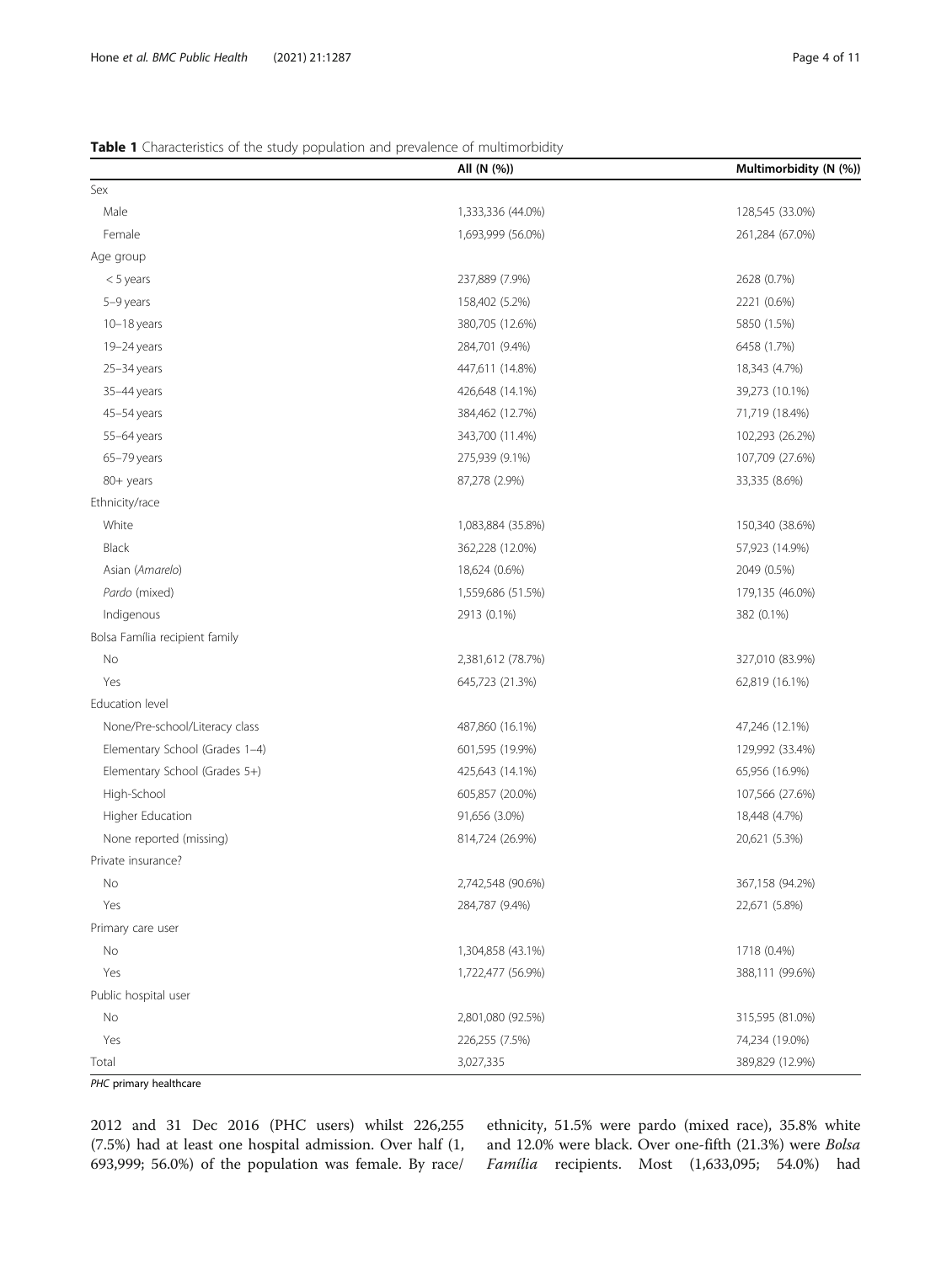elementary (grades 1–4 or grades 5+) or high schooling, whilst 3.0% (91,656) had higher education and 16.1% (487,860) had no formal education. The mean number of PHC consultations and hospitalisations per individual over the five-year period were 4.3 and 0.12 respectively. In total, 39,385 (1.3%) individuals died. There were 881, 632 individuals (29.1%) with data on expenditures and a mean household expenditure on medicines of R\$ 9.9 per month (USD \$ 3.3 in 2015).

# Prevalence of multimorbidity and associated risk factors

To assess chronic condition diagnoses, 13,151,537 PHC consultations and 358,096 hospital admissions were analysed. The most common conditions were: hypertension (445,6901 individuals with diagnosis; 14.7%), diabetes mellitus (150,276; 5.0%), allergy (74,971; 2.5%), severe vision reduction (59,108; 2.0%), lipid metabolism disorders (52,991; 1.8%), and obesity (49,749; 1.6%) (Additional File [2](#page-9-0)). Over one-quarter of the population (835, 151; 27.6%) had at least one chronic condition, whilst 12.9% (389,829) were multimorbid. Of multimorbid individuals, 228,153 (73.8%) had hypertension and 130,418 (33.5%) had diabetes mellitus (Additional File [3](#page-9-0) and Additional File [4](#page-9-0)).

Multimorbidity substantially increased with age (Fig. 1). Whilst on average the prevalence was 12.9%, it increased to 16.6% (379,919 individuals) for aged 18 years and over, 26.1% (337,657) for those aged 40 and over, and 37.0% (194,403) those age 60 and over (Additional File [5](#page-9-0)). There were differences by sex (15.4% of females were multimorbid; 9.6% of men) and race/ethnicity (16.0% of black, 13.9% of white, 13.1% of indigenous, 11.5% of pardo, and 11.0% of Asian). Disparities in the prevalence of multimorbidity by racial and educational groups widened with age (Fig. [2](#page-5-0)). The age at which a quarter of individuals had multimorbidity varied from 51 years for black individuals to 54 for pardo, 55 for white, and 57 for Asian (Amarelo).

In adjusted analyses, black individuals were 5% more likely to be multimorbid (AOR: 1.05; 95%CI: 1.03,1.06), whilst pardo individuals were 6% (AOR: 0.94; 95%CI: 0.93,0.95), Asian 11% (AOR: 0.89; 95%CI: 0.84,0.95), and indigenous individuals 19% (AOR: 0.82; 95%CI: 0.72, 0.93) less likely to be multimorbid compared with white individuals (Additional File [6\)](#page-9-0). The highest educated were 21% (AOR: 0.79; 95%CI: 0.77,0.81) less likely to be multimorbid than those with no education, whilst Bolsa Família recipients were 14% (AOR: 1.14; 95%CI: 1.13, 1.15) more likely than non-recipients.

# Associations between multimorbidity, healthcare utilisation, expenditures, death, and disparities across race/ethnic and socioeconomic groups

Nearly half (44%; 5,727,074) of all PHC consultations, 37% (133,526) of admissions, and a third (13,172) of deaths were in multimorbid individuals. Households of multimorbid individuals spent R\$ 18.1 per month on medicines compared to R\$ 8.9 for non-multimorbid individuals. Adjusted logistic and Poisson regression models found multimorbid individuals had 3.5 times as many PHC consultations (ARR: 3.46; 95%CI: 3.44,3.47), 2.7 times as many hospitalisations (ARR: 2.75; 95%CI: 2.69,2.81), and were 33% more likely to die (AOR: 1.33; 95%CI: 1.29,1.36) compared to non-multimorbid individuals (Additional File [7](#page-9-0)).

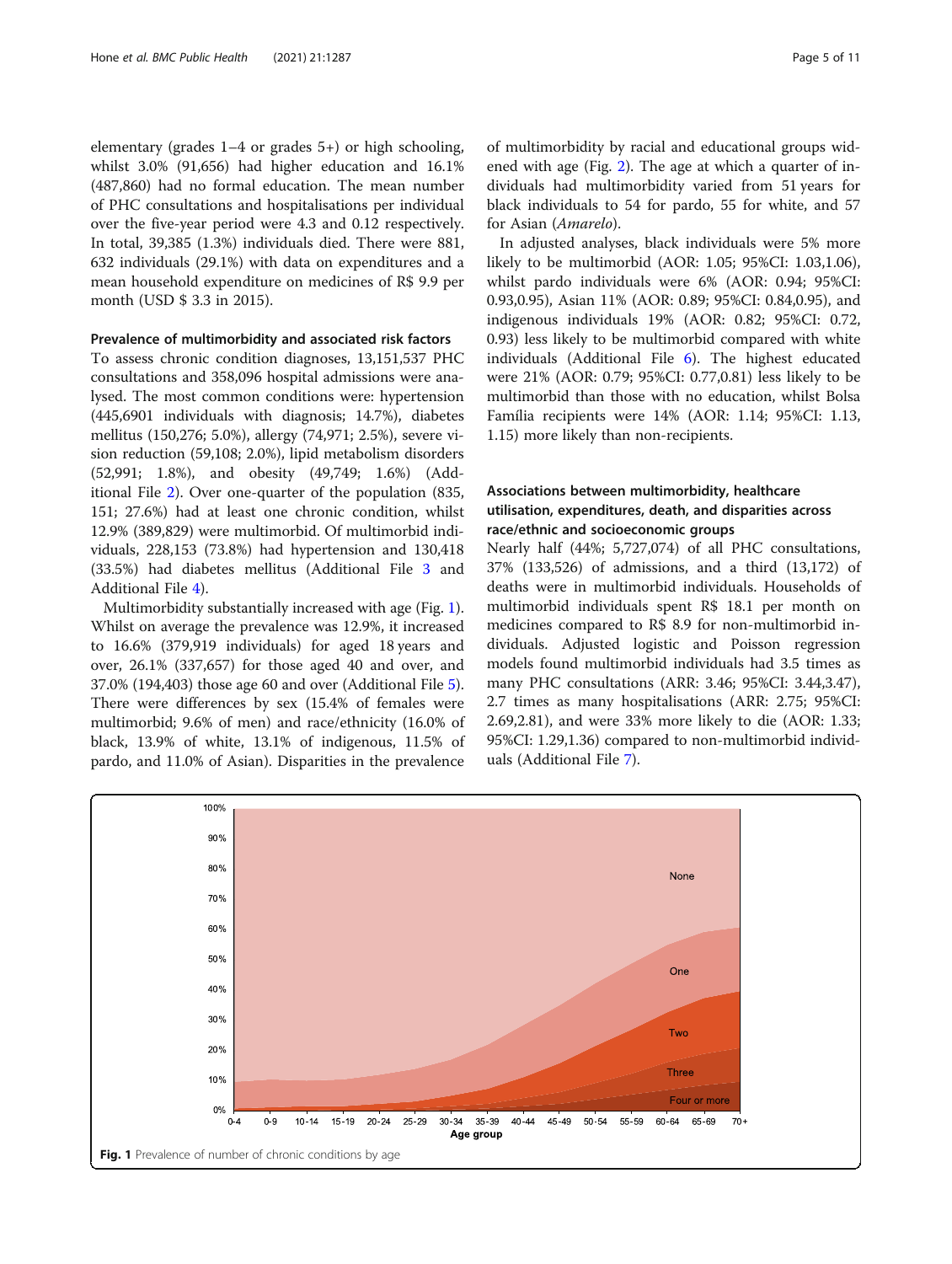<span id="page-5-0"></span>

Additionally, there were significant interactions between multimorbidity and race/ethnicity and socioeconomic status (Fig. [3](#page-6-0); Additional File [7\)](#page-9-0). Predicted five-year PHC utilisation rates were higher in individuals with white race/ethnicity, lower educational attainment and those in recipient of welfare.

Multimorbidity was associated with higher predicted hospitalisation rates among those with lower educational attainment and welfare recipients. Multimorbidity was associated with a greater risk of death among black Brazilians, those with lower educational attainment and welfare recipients.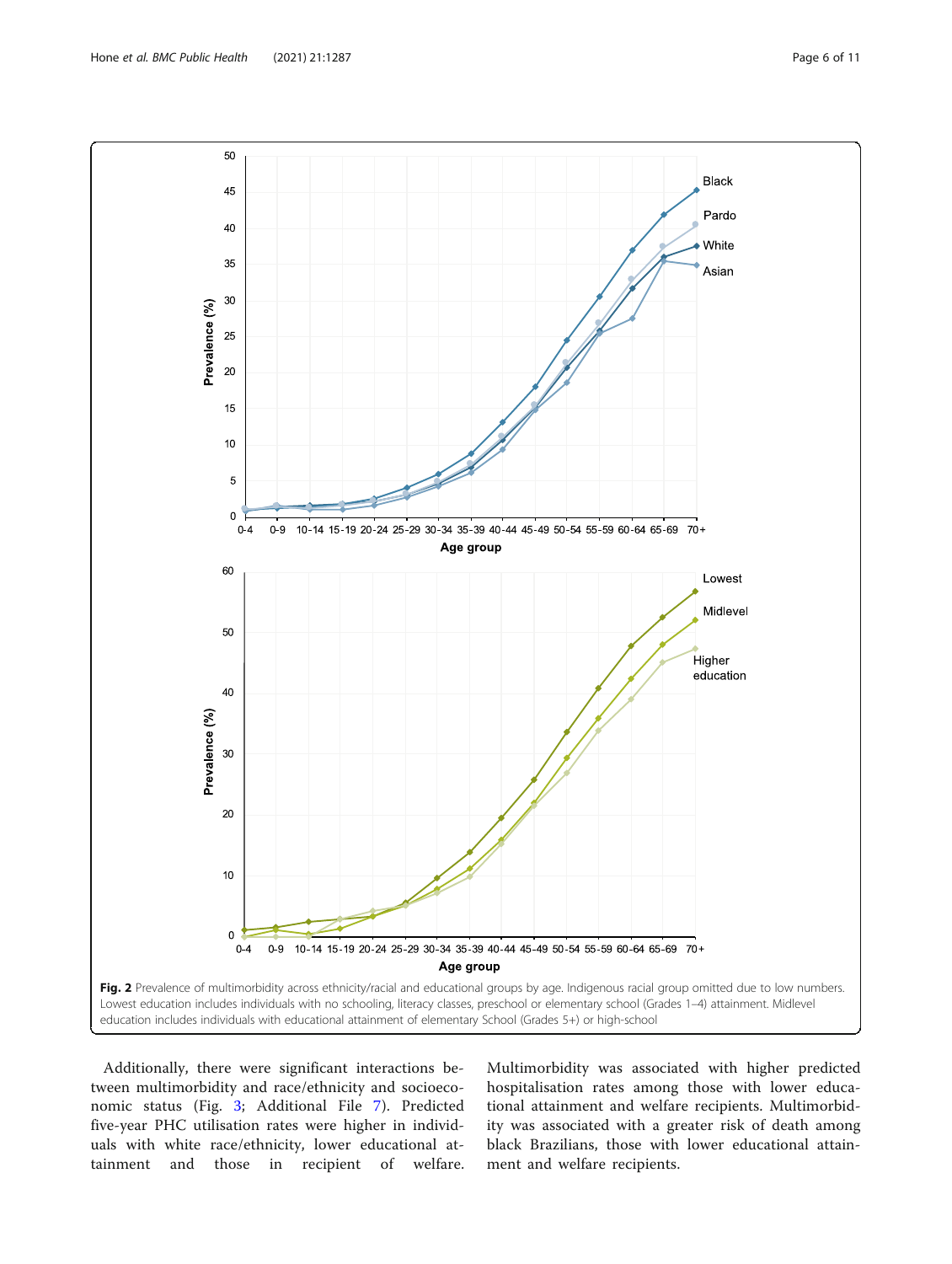<span id="page-6-0"></span>

In the subgroup regression analysis of 881,632 individuals with available data, multimorbid individuals spent \$R 2.3 (95%CI: 1.9,2.7) more per month than those without multimorbidity (Additional File [8](#page-9-0)). The association of multimorbidity and higher expenditures on medicines was found across socioeconomic groups (Fig. [4\)](#page-7-0), but the magnitude of increase varied. Individuals in black racial/ ethnic, lower educational attainment and welfare recipients had smaller increases in expenditure associated with multimorbidity.

# Sensitivity analyses

The prevalence of chronic conditions was on average twice as high among PHC users when compared to the whole registered population (Additional File [2](#page-9-0)). Prevalence estimates for only PHC users (1,722,477) showed very similar patterns across race/ethnicity and socioeconomic groups (Additional File [9\)](#page-9-0). There were also similar effect estimates for risk of hospitalisation and death when examining PHC users only (Additional File [9](#page-9-0)).

Multiple imputation of missing education data did not affect the main results (Additional File [10](#page-9-0)).

# **Discussion**

This study analyses multimorbidity and disparities using a large clinical dataset of three million individuals with 13.5 million linked healthcare records – a first for a middle-income country. More than one quarter of registered individuals had a chronic condition and 13% had multimorbidity. Multimorbidity prevalence increased with age: 17% for those aged 18 years and over, 26% for those aged 40 and over, and 37% those age 60 and over. Hypertension and diabetes were leading conditions. Disparities were pervasive with higher rates of multimorbidity and mortality in those with black race/ethnicity, lower educational attainment and those in receipt of welfare.

The high burden of hypertension and diabetes identified in this study is concordant with Brazilian and international studies  $[33, 34]$  $[33, 34]$  $[33, 34]$  $[33, 34]$ , and the association between multimorbidity and hospitalisations, death and health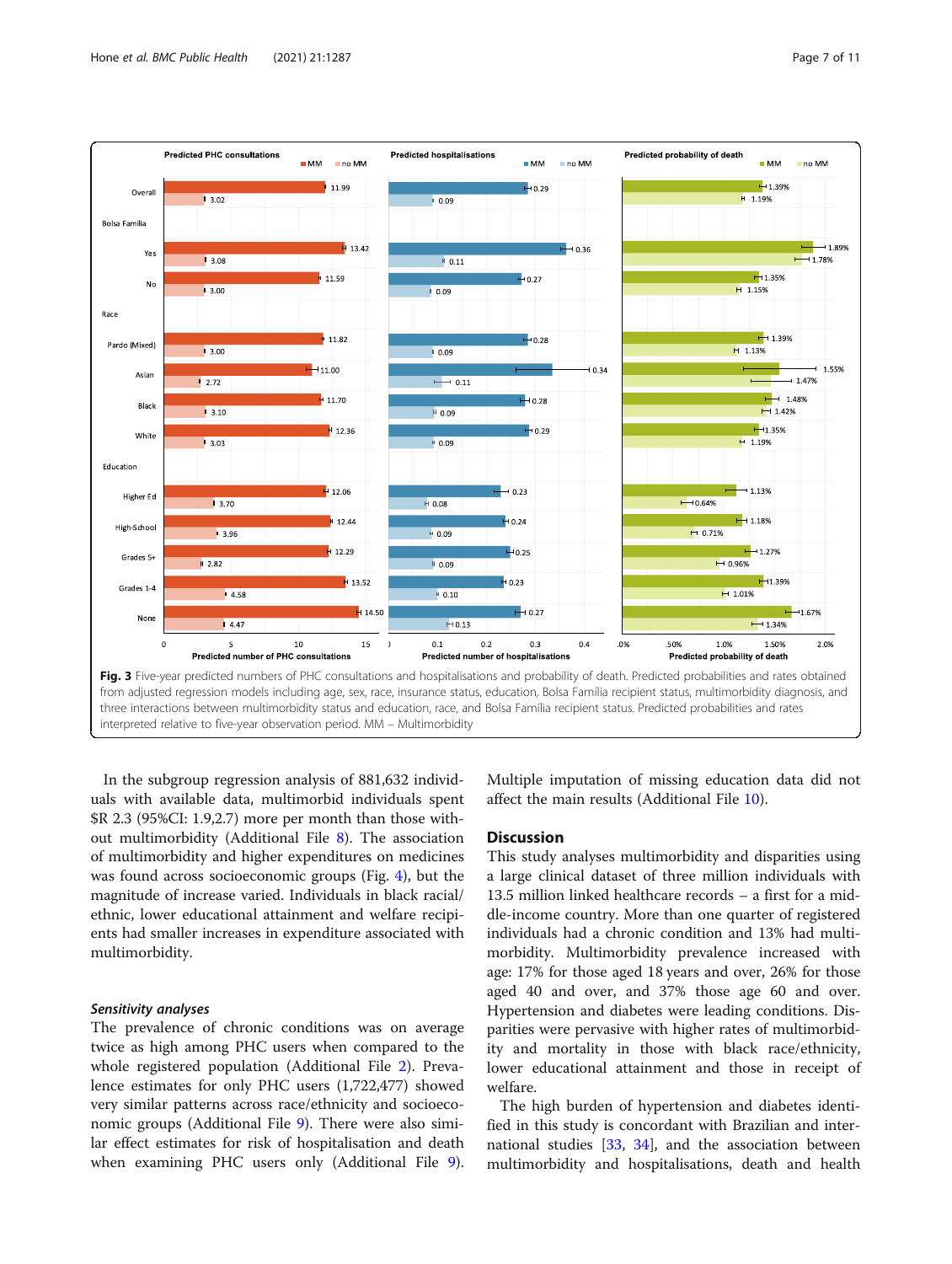<span id="page-7-0"></span>

expenditures is supported by recent systematic reviews [[6,](#page-9-0) [35\]](#page-10-0). The race/ethnicity group and wider socioeconomic patterning of multimorbidity is also concordant with wider literature [[2,](#page-9-0) [8](#page-9-0)–[14](#page-10-0), [24,](#page-10-0) [28](#page-10-0), [34\]](#page-10-0). In this study, Bolsa Família receipt, lower education and belonging to a black or pardo race/ethnic groups are proxies for lower socioeconomic status. Lower socioeconomic status drives the accumulation of chronic conditions through

poorer living standards and diets, lower healthcare access, exposure to pollutants and environmental stressors, diminished levels of health literacy and increased likelihood of unhealthier behaviours such as smoking, alcohol consumption, and low physical activity [[36\]](#page-10-0). In Rio de Janeiro, there is additionally increased neighbourhood violence [\[37](#page-10-0)] and national issues related to structural racism and restricted employment and educational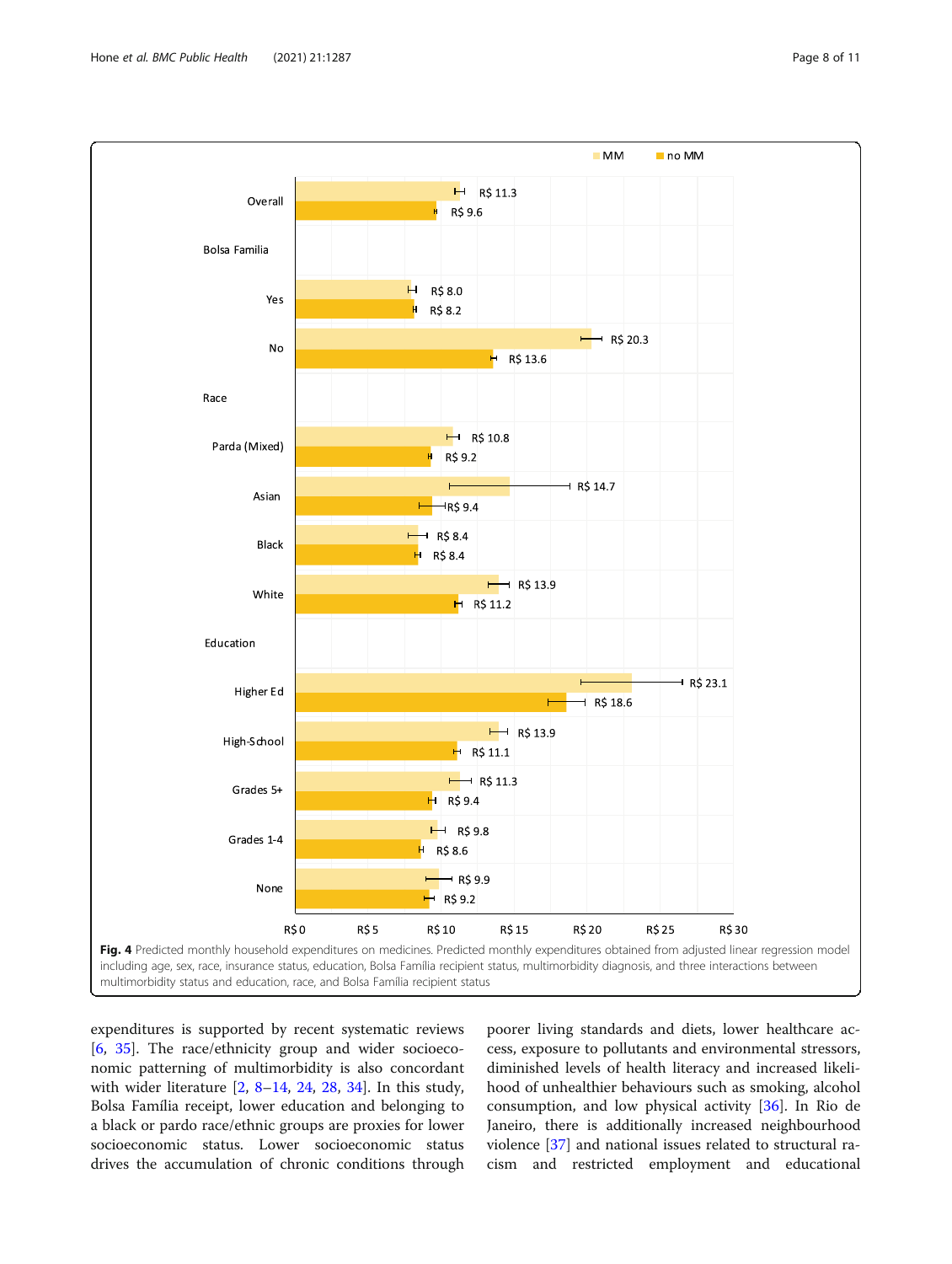opportunities [\[38\]](#page-10-0). The results indicated that Black Brazilians had generally higher rates of multimorbidity, lower rates of PHC utilisation, and a higher risk of death than white Brazilians suggesting greater exposure to underlying risk factors and increased barriers to accessing healthcare [\[39](#page-10-0), [40\]](#page-10-0).

In this study, multimorbid individuals with black race/ ethnicity and socioeconomically deprived had higher healthcare use and mortality. Little is known in LMICs about which factors increase mortality among individuals with multiple chronic conditions. Studies from the UK suggest behavioural factors are important [[41,](#page-10-0) [42](#page-10-0)], but in Brazil and other LMICs deep social inequalities and barriers to accessing high-quality (and preventative) healthcare are likely also contributors. The finding that multimorbidity is associated with higher expenditures on medicines is concordant with previous evidence [\[35](#page-10-0)]. However, multimorbidity-associated expenditures were greater in higher socioeconomic groups perhaps indicating forgone medicine consumption (due to cost) in lower socioeconomic groups or increased discretionary spend in higher socioeconomic groups where medicines are subsidised [[43\]](#page-10-0).

The findings from this study are pertinent to policymakers and clinicians in Brazil and other LMICs. Firstly, multimorbidity is highly prevalent, although likely underreported in clinical records – especially for conditions such as depression and chronic back pain. The estimated prevalence of multimorbidity in this study is lower than others in Brazil (22% of adults nationally [[26](#page-10-0), [27\]](#page-10-0) and 68% for those over 50 years [\[28](#page-10-0)]), and differences may be due to over-reporting in surveys and under-reporting in clinical records. Secondly, disparities in multimorbidity reflect wider patterns of structural disadvantage and deprivation. Addressing inadequate access to high quality healthcare among deprived groups is vital [[44,](#page-10-0) [45](#page-10-0)], in addition to addressing wider social determinants of multimorbidity [\[46\]](#page-10-0). Thirdly, attention to reducing medicine costs in individuals with multimorbidity, especially among those with limited ability to pay, is an important priority. Finally, racial/ethnic inequalities persisted following statistical adjustment for socioeconomic indicators suggesting race/ethnicity may independently affect health outcomes - particularly the worse outcomes for black Brazilians. Given there are almost no biological explanations for these inequalities, this may highlight issues of racial divisions and structural racism.

Using clinical diagnoses from medical records is a major advancement for LMIC studies. Our study has sufficient statistical power to examine disparities in granular detail – not possible in previous studies [\[45](#page-10-0)]. However, there are also limitations to consider. PHCregistered individuals may not use PHC (perhaps seeking alternative providers or forgoing healthcare) and

therefore the estimated multimorbidity prevalence is likely an underestimate of the true prevalence. Additionally, diagnoses are determined from electronic medical records and the low prevalence of conditions such as chronic back pain and depression may be due to healthcare access issues or poor recording. Deprived populations experience greater barriers to healthcare suggesting underestimates are greater in deprived groups. The study population only covers PHC-registered individuals (just under half the population of Rio), and although the non-PHC covered population is likely to be wealthier due to PHC roll out in poorer areas, extrapolating findings from this study to the whole city is inappropriate. Also, data on race and educational attainment is self-reported with potential for misclassification [[47\]](#page-10-0), but biases are unlikely to be associated with multimorbidity or sufficiently large to negate the findings. As educational attainment was determined at the individual-level (as opposed to household or parental level), there may have been biases from including children in the analysis (because their educational attainment was related to their current schooling). However, the prevalence of multimorbidity was very low for children (less than 1.5%) and omitting children from analysis did not alter the results substantially. Moreover, multimorbidity was assessed cross-sectionally without the timing of diagnoses or time until outcomes accounted for. Better understanding of the temporal nature of multimorbidity, associated outcomes and mediating factors is an area for future work – especially in LMICs. This includes using longitudinal data to model multimorbidity over the life course and compare these between countries and settings. Another limitation was the large missing data for education, but sensitivity analyses suggest limited impact on the findings. Lastly, other socioeconomic factors such as income, wealth and housing were not available to analyse and could provide better understanding of the socioeconomic patterning of multimorbidity in Brazil.

# Conclusions

Multimorbidity is prevalent and socioeconomically patterned in Brazil with higher multimorbidity and associated healthcare usage and mortality greater among more deprived socioeconomic groups. Interventions to better prevent and manage multimorbidity and underlying disparities in LMICs are needed. This includes actions targeted towards lower socioeconomic and racial/ethnic groups who have greater exposure to risk factors for chronic conditions and who experience higher barriers to accessing healthcare.

#### Abbreviations

AOR: Adjusted Odds Ratio; ARR: Adjusted Rate Ratio; ICD: International classification of diseases; LMIC: low- and middle-income country; NCD: noncommunicable disease; PHC: primary healthcare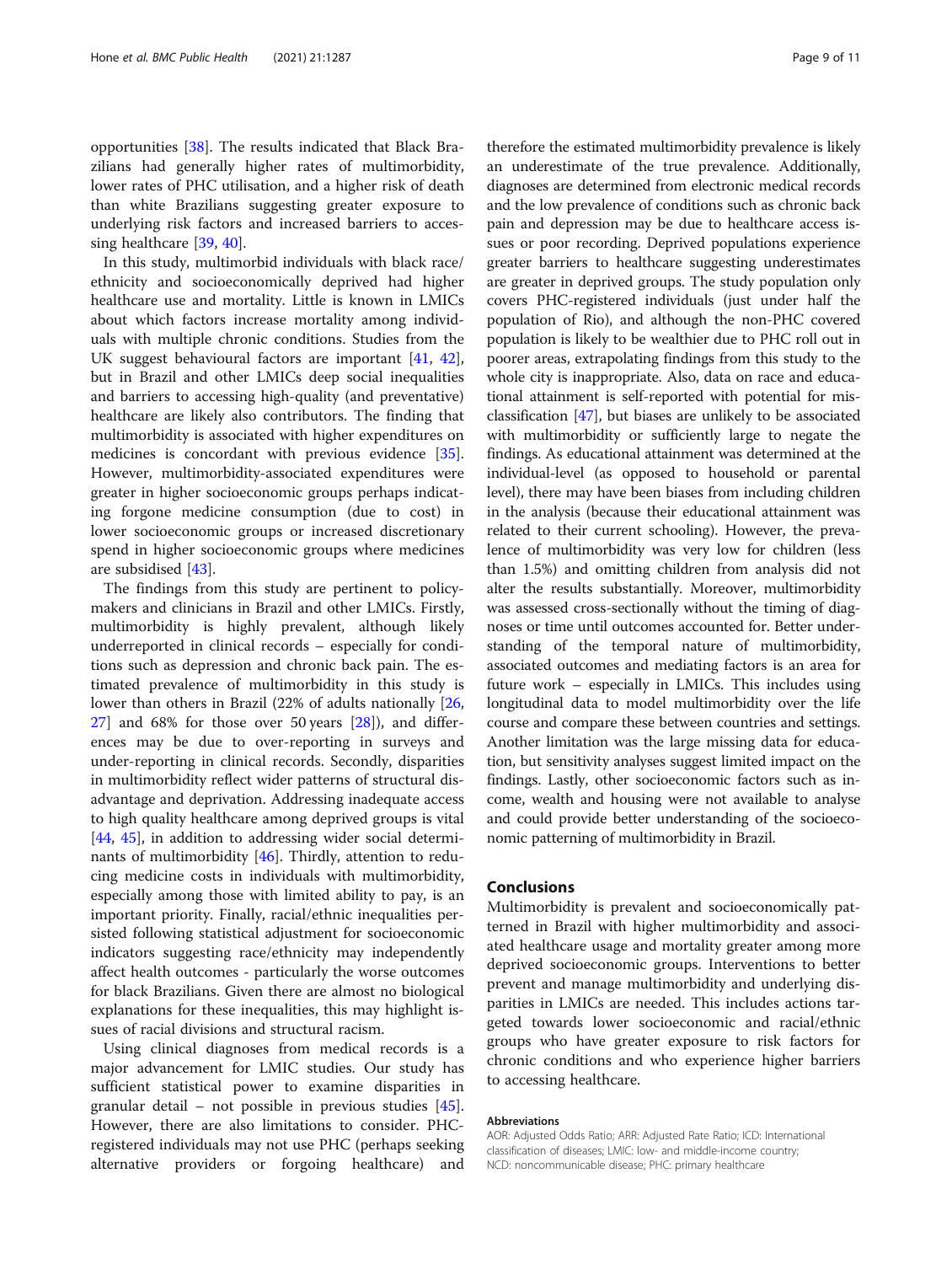# <span id="page-9-0"></span>Supplementary Information

The online version contains supplementary material available at [https://doi.](https://doi.org/10.1186/s12889-021-11328-0) [org/10.1186/s12889-021-11328-0.](https://doi.org/10.1186/s12889-021-11328-0)

Additional file 1. Chronic conditions with ICD-10 and primary care procedure Codes.

Additional file 2. Individuals with diagnosed chronic conditions and prevalence estimates.

Additional file 3. Chronic conditions ranked by number of diagnosed individuals for multimorbid individuals.

Additional file 4. Leading combinations of chronic conditions in multimorbid individuals by contribution to multimorbid mortality and hospitalisations.

Additional file 5. Prevalence of multimorbidity by demographic and socioeconomic groups for those aged 45–64 years and 65 year or more.

Additional file 6. Logistic regression results on likelihood of any chronic condition or multimorbidity.

Additional file 7. Supplementary regression results with socioeconomic interactions.

Additional file 8. Linear regression results on household expenditures on medicines (subsample).

Additional file 9. Sensitivity analysis showing regression results for PHC users only.

Additional file 10. Sensitivity analysis with results from multiple imputation.

# Acknowledgements

Not applicable.

# Authors' contributions

TH conceived the original idea for the study with refinements from JS, AT and CM. VS, CMC, AT and BD led data acquisition and linkage. TH carried out the analyses and wrote the first draft of the manuscript with inputs from JS, AT, DR, CM. All authors contributed to additional versions of the manuscript and approved the final version.

#### Funding

This study was funded by the UK's Joint Health Systems Research Initiative (DFID/MRC/Wellcome Trust/ESRC) grant number MR/P014593/1. JS was supported by an MRC fellowship (MR/T027517/1). AT supported by grant number CNPq 303267/2018-6. CMC was partially supported by research fellowship grants from the National Council for Scientific and Technological Development (Grant number 303295/2019–8) and Carlos Chagas Filho Foundation for Research Support in the State of Rio de Janeiro (Grant number E-26/200.003/2019). The funder had no role in the design and conduct of the study; collection, management, analysis, and interpretation of the data; preparation, review, or approval of the manuscript; and decision to submit the manuscript for publication.

#### Availability of data and materials

The datasets analysed in this study were generated from linking routine healthcare and administrative datasets. Publicly-available datasets (anonymised and often aggregated) are available from Brazilian government websites: <http://tabnet.datasus.gov.br/> and [https://www.gov.br/pt-br/servicos/](https://www.gov.br/pt-br/servicos/solicitar-cessao-de-dados-identificados-do-cadastro-unico) [solicitar-cessao-de-dados-identificados-do-cadastro-unico](https://www.gov.br/pt-br/servicos/solicitar-cessao-de-dados-identificados-do-cadastro-unico). The specific versions of the datasets used in this analysis (individual-level records with names and tax numbers were linkage) were obtained from the Secretariat for Health in Rio de Janeiro. These linked datasets which were analysed in this study are not publicly available due the confidentiality and sensitivity of the linked individual-level data. However, the corresponding author is available to assist other researchers requesting approval from Brazilian authorities and obtaining appropriate ethical approval for re-use of these datasets.

# **Declarations**

#### Ethics approval and consent to participate

Approval for this study was obtained from the Brazilian National Commission for Ethics in Research (Comissão Nacional de Ética em Pesquisa [CONEP])—number 2.689.528. Administrative permission to access and use the datasets in this study was obtained from the Secretariat for Health in Rio de Janeiro.

#### Consent for publication

Not applicable.

#### Competing interests

BD was Undersecretary of Health Promotion, Surveillance, and Primary Care at the Secretaria Municipal de Saúde, Rio de Janeiro when this project was conceived.

VS is a Coordinator of Health Situation Analysis in the Health Surveillance Department, at the Secretaria Municipal de Saúde, Rio de Janeiro. All other authors declare they have no conflicts of interest.

# Author details

<sup>1</sup>Public Health Policy Evaluation Unit, Imperial College London, Charing Cross Hospital, St Dunstan's Road, London W6 8R, UK. <sup>2</sup> Health Organisation, Policy, and Economics, Centre for Primary Care and Health Services Research, University of Manchester, Manchester, UK. <sup>3</sup> Programa de Pós-graduação em Clínica Médica and Mestrado Profissional em Atenção Primária à Saúde, Federal University of Rio de Janeiro, Rio de Janeiro, Brazil. <sup>4</sup>Secretaria Municipal de Saúde do Rio de Janeiro, Rio de Janeiro, Brazil. <sup>5</sup>Instituto de Estudos em Saúde Coletiva, Universidade Federal do Rio de Janeiro, Rio de Janeiro, Brazil. <sup>6</sup>Instituto de Saúde Coletiva, Universidade Federal da Bahia, Salvador, Brazil. <sup>7</sup>Secretaria Municipal de Saúde do Rio de Janeiro, Rio de Janeiro, Brazil. <sup>8</sup>Center of Data and Knowledge Integration for Health (CIDA CS), Instituto Gonçalo Muniz, Fundação Oswaldo Cruz, Salvador, Brazil.

# Received: 27 January 2021 Accepted: 18 June 2021 Published online: 01 July 2021

#### References

- 1. Global Burden of Disease Results Tool [[http://ghdx.healthdata.org/gbd](http://ghdx.healthdata.org/gbd-results-tool)[results-tool](http://ghdx.healthdata.org/gbd-results-tool)]. Accessed 17 Apr 2020.
- 2. Bloom DE, Cafiero E, Jané-Llopis E, Abrahams-Gessel S, Bloom LR, Fathima S, et al. The global economic burden of noncommunicable diseases. In: Program on the global demography of Aging; 2012.
- 3. Nolte E, McKee M: Caring for people with chronic conditions: a health system perspective: McGraw-Hill International; 2008.
- 4. Fortin M, Lapointe L, Hudon C, Vanasse A, Ntetu AL, Maltais D. Multimorbidity and quality of life in primary care: a systematic review. Health Qual Life Outcomes. 2004;2(1):51. [https://doi.org/10.1186/1477-752](https://doi.org/10.1186/1477-7525-2-51) [5-2-51.](https://doi.org/10.1186/1477-7525-2-51)
- 5. Marengoni A, Angleman S, Melis R, Mangialasche F, Karp A, Garmen A, et al. Aging with multimorbidity: a systematic review of the literature. Ageing Res Rev. 2011;10(4):430–9. <https://doi.org/10.1016/j.arr.2011.03.003>.
- 6. Nunes BP, Flores TR, Mielke GI, Thumé E, Facchini LA. Multimorbidity and mortality in older adults: a systematic review and meta-analysis. Arch Gerontol Geriatr. 2016;67:130–8. [https://doi.org/10.1016/j.archger.2016.07.](https://doi.org/10.1016/j.archger.2016.07.008) [008.](https://doi.org/10.1016/j.archger.2016.07.008)
- 7. Pathirana TI, Jackson CA. Socioeconomic status and multimorbidity: a systematic review and meta-analysis. Aust N Z J Public Health. 2018;42(2): 186–94. [https://doi.org/10.1111/1753-6405.12762.](https://doi.org/10.1111/1753-6405.12762)
- 8. Rocca WA, Boyd CM, Grossardt BR, Bobo WV, Finney Rutten LJ, Roger VL, et al. Prevalence of multimorbidity in a geographically defined American population: patterns by age, sex, and race/ethnicity. Mayo Clin Proc. 2014; 89(10):1336–49. [https://doi.org/10.1016/j.mayocp.2014.07.010.](https://doi.org/10.1016/j.mayocp.2014.07.010)
- 9. Quiñones AR, Botoseneanu A, Markwardt S, Nagel CL, Newsom JT, Dorr DA, et al. Racial/ethnic differences in multimorbidity development and chronic disease accumulation for middle-aged adults. PLoS One. 2019;14(6): e0218462. <https://doi.org/10.1371/journal.pone.0218462>.
- 10. Gebregziabher M, Ward RC, Taber DJ, Walker RJ, Ozieh M, Dismuke CE, et al. Ethnic and geographic variations in multimorbidty: evidence from three large cohorts. Soc Sci Med. 2018;211:198–206. [https://doi.org/10.1016/j.](https://doi.org/10.1016/j.socscimed.2018.06.020) [socscimed.2018.06.020.](https://doi.org/10.1016/j.socscimed.2018.06.020)